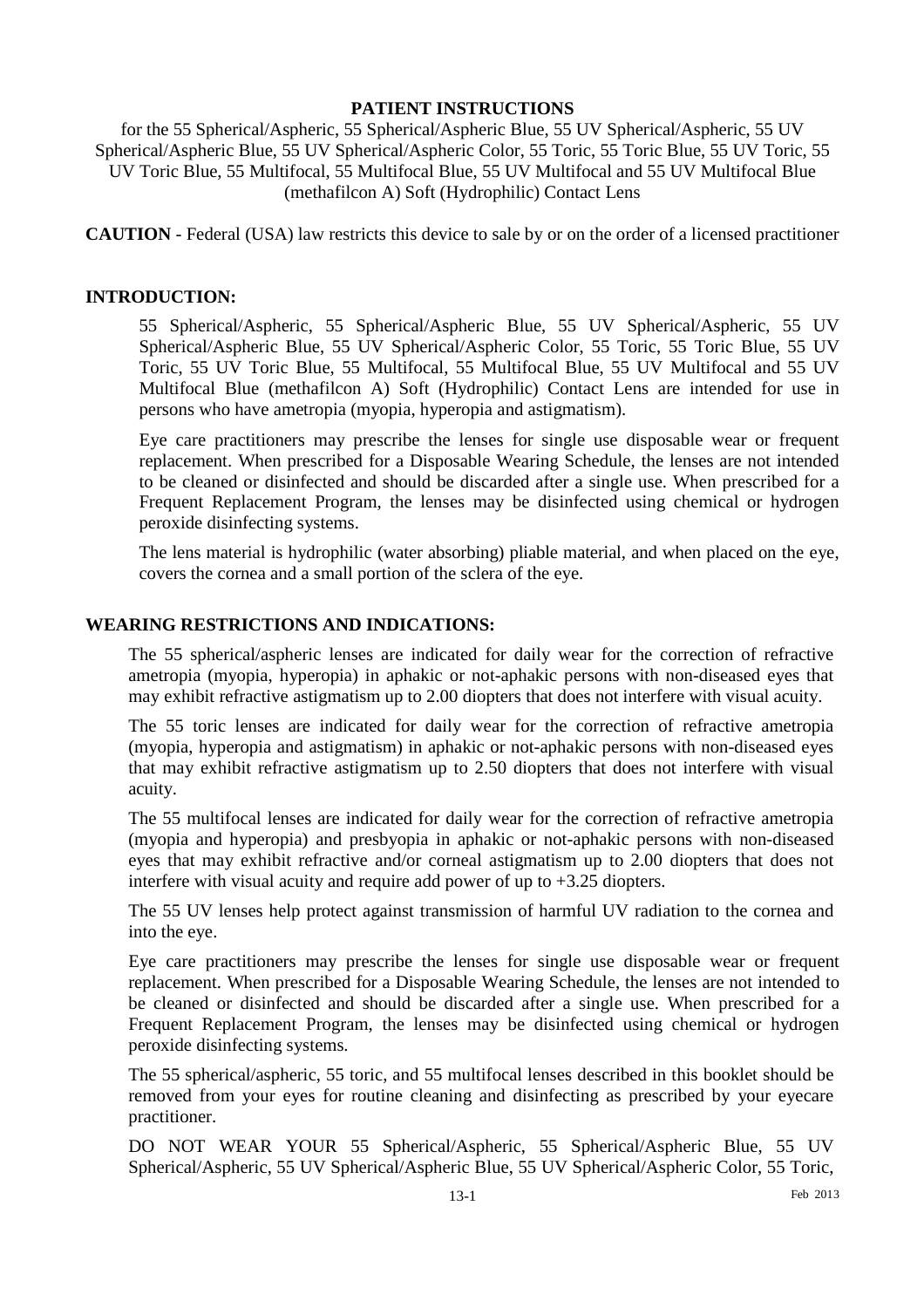55 Toric Blue, 55 UV Toric, 55 UV Toric Blue, 55 Multifocal, 55 Multifocal Blue, 55 UV Multifocal and 55 UV Multifocal Blue (methafilcon A) Soft (Hydrophilic) Contact Lens WHILE SLEEPING.

# **CONTRAINDICATIONS (REASONS NOT TO USE):**

DO NOT USE the 55 spherical/aspheric, 55 toric, and 55 multifocal lenses for Daily Wear when any of the following conditions exist:

- Acute and subacute inflammation or infection of the anterior chamber of the eye
- Any eye disease, injury, or abnormality that affects the cornea, conjunctiva, or eyelids
- Severe insufficiency of lacrimal secretion (dry eyes)
- Corneal hypoesthesia (reduced corneal sensitivity), if not-aphakic
- Any systemic disease that may affect the eye or be exaggerated by wearing contact lenses
- Allergic reactions of ocular surfaces or adnexa that may be induced or exaggerated by wearing contact lenses or use of contact lens solutions

WARNING: Contact lens solutions is only used for a Frequent Replacement Program but NOT for the Disposable Wearing Schedule

Allergy to any ingredient, such as mercury or Thimerosal, in a solution which is to be used to care for the 55 spherical/aspheric, 55 toric, and 55 multifocal lenses.

WARNING: Lens care products are only used for a Frequent Replacement Program but NOT for the Disposable Wearing Schedule

- Any active corneal infection (bacterial, fungal, or viral)
- If eye becomes red or irritated

# **WARNINGS:**

You should be advised of the following warnings pertaining to contact lens wear:

Problems with contact lenses and lens care products could result in serious injury to the eye. It is essential that patients follow their eyecare practitioner's direction and all labeling instructions for proper use of lenses-and lens care products, including the lens case. Eye problems, including corneal ulcers, can develop rapidly and lead to loss of vision.

WARNING: Lens care products and the lens case are only used for a Frequent Replacement Program but NOT for the Disposable Wearing Schedule

- Daily wear lenses are not indicated for overnight wear, and patients should be instructed not to wear lenses while sleeping, Clinical studies have shown that the risk of serious adverse reactions is increased when the lenses are worn overnight.
- Studies have shown that contact lens wearers who are smokers have a higher incidence of adverse reactions than nonsmokers.
- $\blacksquare$  If you experience eye discomfort, excessive tearing, vision changes, or redness of the eye, you should be instructed to immediately remove lenses and promptly contact your eyecare practitioner.

NOTE: Long term exposure to UV radiation is one of the risk factors associated with cataracts. Exposure is based on a number of factors such as environmental conditions (altitude, geography, cloud cover) and personal factors (extent and nature of outdoor activities). UV-absorbing contact lenses help provide protection against harmful UV radiation. However, clinical studies have not been done to demonstrate that wearing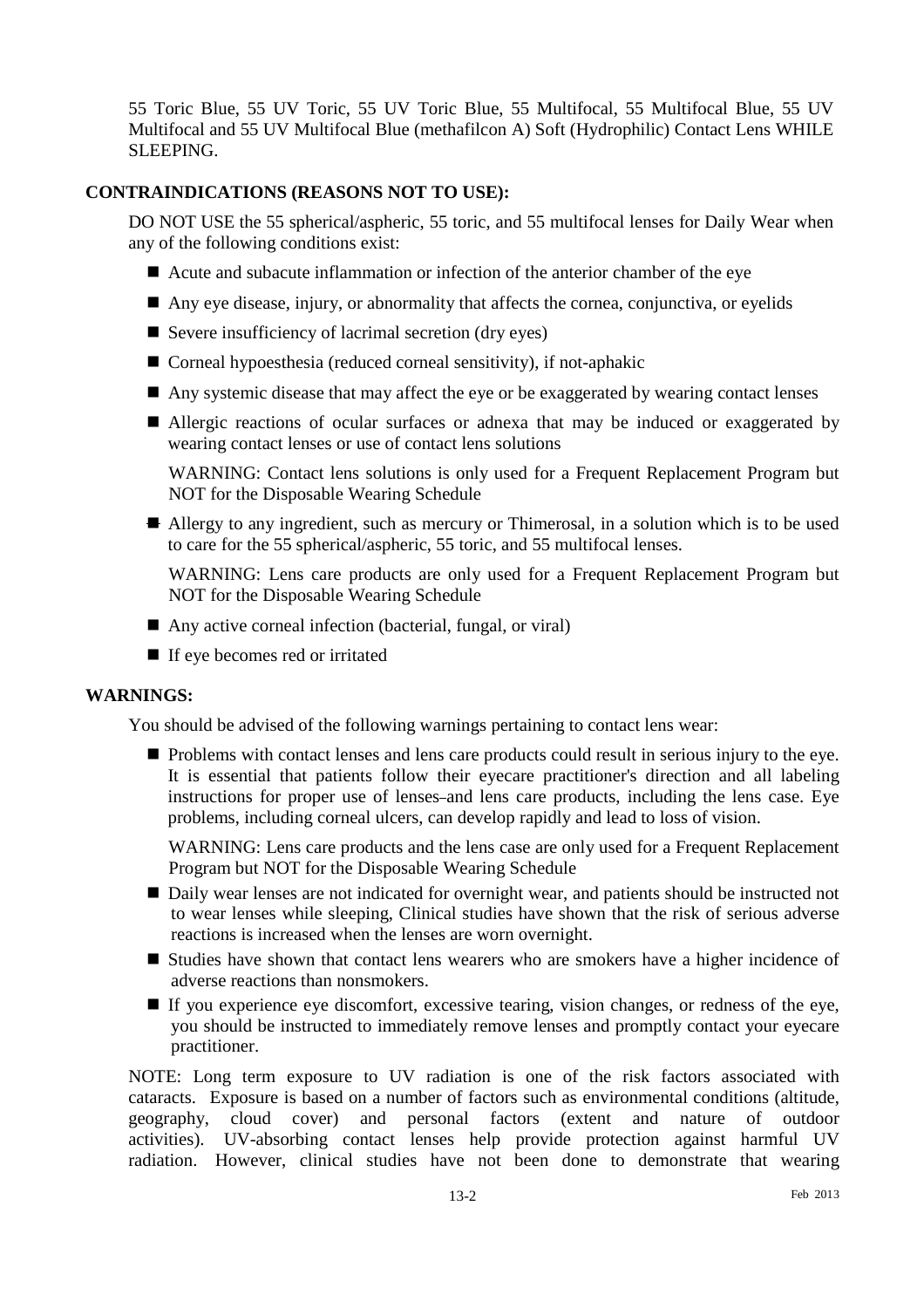UV-absorbing contact lenses reduces the risk of developing cataracts or other eye disorders. Consult your eye-care practitioner for more information.

WARING: UV-absorbing contact lenses are NOT substitutes for protective UV absorbing eye wear such as UV absorbing goggles or sunglasses because they do not completely cover the eye and surrounding area. You should continue to use UV absorbing eye wear as directed

#### **PRECAUTIONS:**

Special Precautions for Eyecare Practitioners:

- The potential impact of these factors on the patient's ocular health should be carefully weighed against the patient's need for refractive correction; therefore, the continuing ocular health of the patient and lens performance on the eye should be carefully monitored by the prescribing eyecare practitioner.
- If you wear aspheric contact lenses to correct presbyopia, you may not achieve the best corrected visual acuity for either far or near vision. Visual requirements vary with the individual and should be considered when selecting the most appropriate type of lens for each patient.
- Aphakic patients should not be fitted with the 55 spherical/aspheric, 55 toric, and 55 multifocal lenses until the determination is made that the eye has healed completely.
- Fluorescein, a yellow dye, should not be used while the lenses are on the eyes. The lenses absorb this dye and become discolored. Whenever fluorescein is used in eyes, the eyes should be flushed with a sterile saline solution that is recommended for in-eye use.
- Before leaving the eyecare practitioner's office, you should be able to remove lenses or should have someone else available who can remove the lenses for you.
- You should remove the lenses immediately if the eye becomes red or irritated.
- Different solutions cannot always be used together, and not all solutions are safe for use with all lenses. Use only recommended solutions.

WARNING: Lens care products are only used for a Frequent Replacement Program but NOT for the Disposable Wearing Schedule

- − Never use solutions recommended for conventional hard contact lenses only.
- − Chemical disinfection solutions should not be used with heat unless specifically indicated on product labeling for use in both heat and chemical disinfection.
- − Always use fresh un-expired lens care solutions.
- − Use only a chemical (not heat) lens care system. Use of a heat (thermal) care system can damage the 55 spherical/aspheric, 55 toric, and 55 multifocal lenses.
- − Sterile unpreserved solutions, when used, should be discarded after the time specified in the labeling directions.
- − Do not use saliva or anything other than the recommended solutions for lubricating or wetting lenses.
- − Always keep the lenses completely immersed in the recommended storage solution when the lenses are not being worn (stored). Prolonged periods of drying will damage the lenses. Follow the lens care directions for Care for a Dried Out (Dehydrated) Lens if lens surface does become dried out.
- If the lens sticks (stops moving) on your eye, follow the recommended directions on Care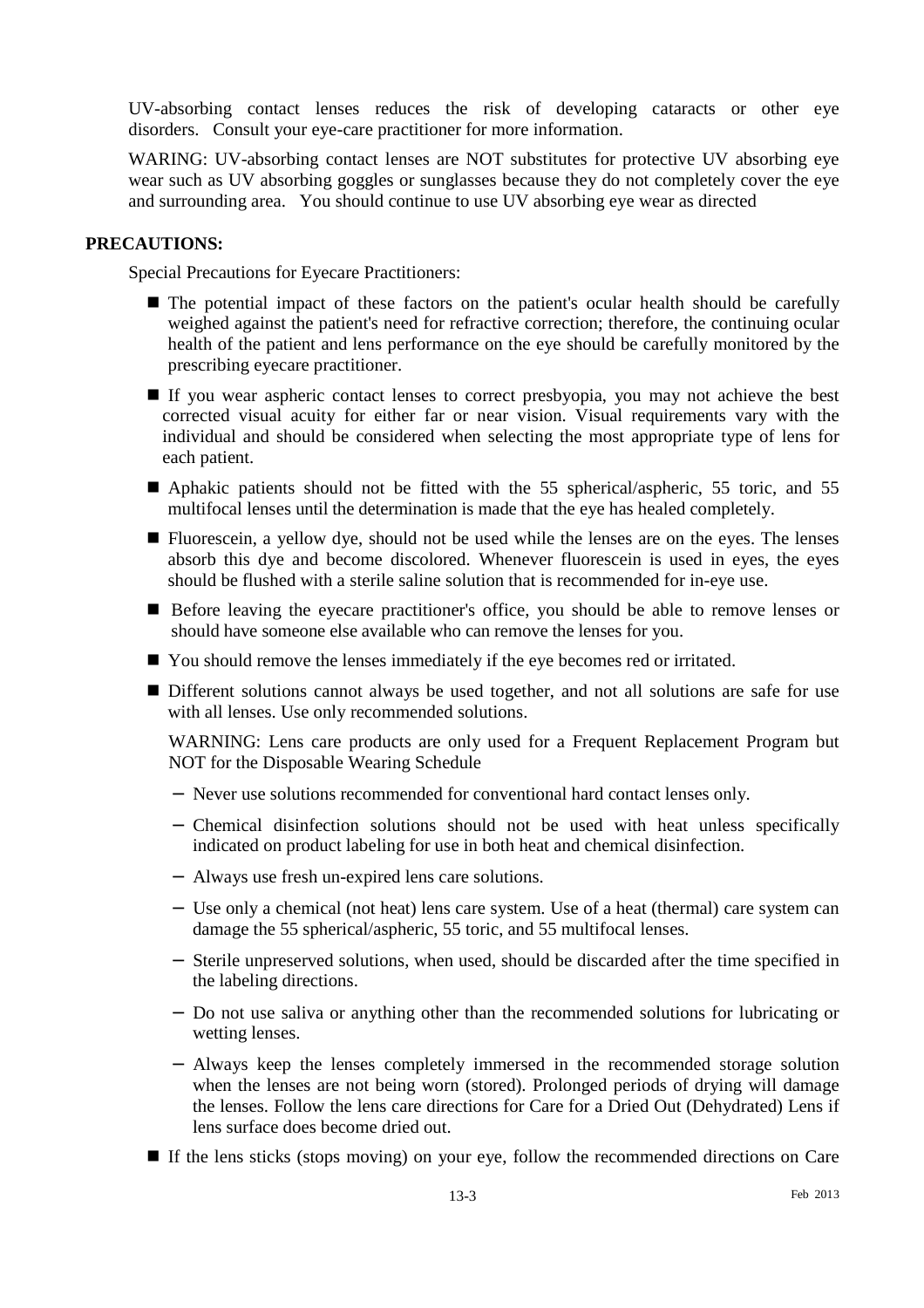for a Sticking Lens. The lens should move freely on your eye for the continued health of your eye. If no movement of the lens continues, you should be instructed to immediately consult your eyecare practitioner.

- **Always wash and rinse hands before handling lenses**. Do not get cosmetics, lotions, soaps, creams, deodorants, or sprays in your eyes or on the lenses. It is best to put on lenses before putting on makeup. Water-based cosmetics are less likely to damage lenses than oil-based products.
- **Do not** touch contact lenses with your fingers or hands if the hands are not free of foreign materials, as microscopic scratches of the lenses may occur, causing distorted vision and/or injury to the eye.
- **Carefully** follow the handling, insertion, removal, cleaning, disinfecting, storing and wearing instructions in the Patient Instructions for 55 spherical/aspheric, 55 toric, and 55 multifocal lenses and those prescribed by the eyecare practitioner.

WARNING: The procedures of cleaning, disinfecting, storing are executed only for a Frequent Replacement Program but NOT for the Disposable Wearing Schedule

- **Never** wear lenses beyond the period recommended by your eyecare practitioner.
- If aerosol products such as hair spray are used while wearing lenses, exercise caution and **keep eyes closed** until the spray has settled.
- **Always** handle lenses carefully and avoid dropping them.
- **Avoid** all harmful or irritating vapors and fumes while wearing lenses.
- Ask your eyecare practitioner about wearing lenses during sporting activities.
- Inform your doctor (health care practitioner) about being a contact lens wearer.
- **Never** use tweezers or other tools to remove lenses from the lens container unless specifically indicated for that use. Pour the lens into your hand.
- **Do not** touch the lens with fingernails.
- **Always** discard disposable lenses and lenses worn on a frequent replacement schedule after the recommended wearing schedule prescribed by the eyecare practitioner.
- **Always** contact your eyecare practitioner before using any medicine in the eyes.
- **Always** inform your employer of being a contact lens wearer. Some jobs may require use of eye protection equipment or may require that the patient not wear contact lenses.
- As with any contact lens, follow-up visits are necessary to assure the continued health of your eyes. Consult with your eyecare practitioner for a recommended follow-up schedule.

### **ADVERSE REACTIONS:**

The following problems may occur:

- Eyes stinging, burning, itching (irritation), or other eye pain
- Comfort is less than when lens was first placed on eye
- $\blacksquare$  Feeling that something is in eye such as foreign body or scratched area
- Excessive watering (tearing) of the eyes
- Unusual eye secretions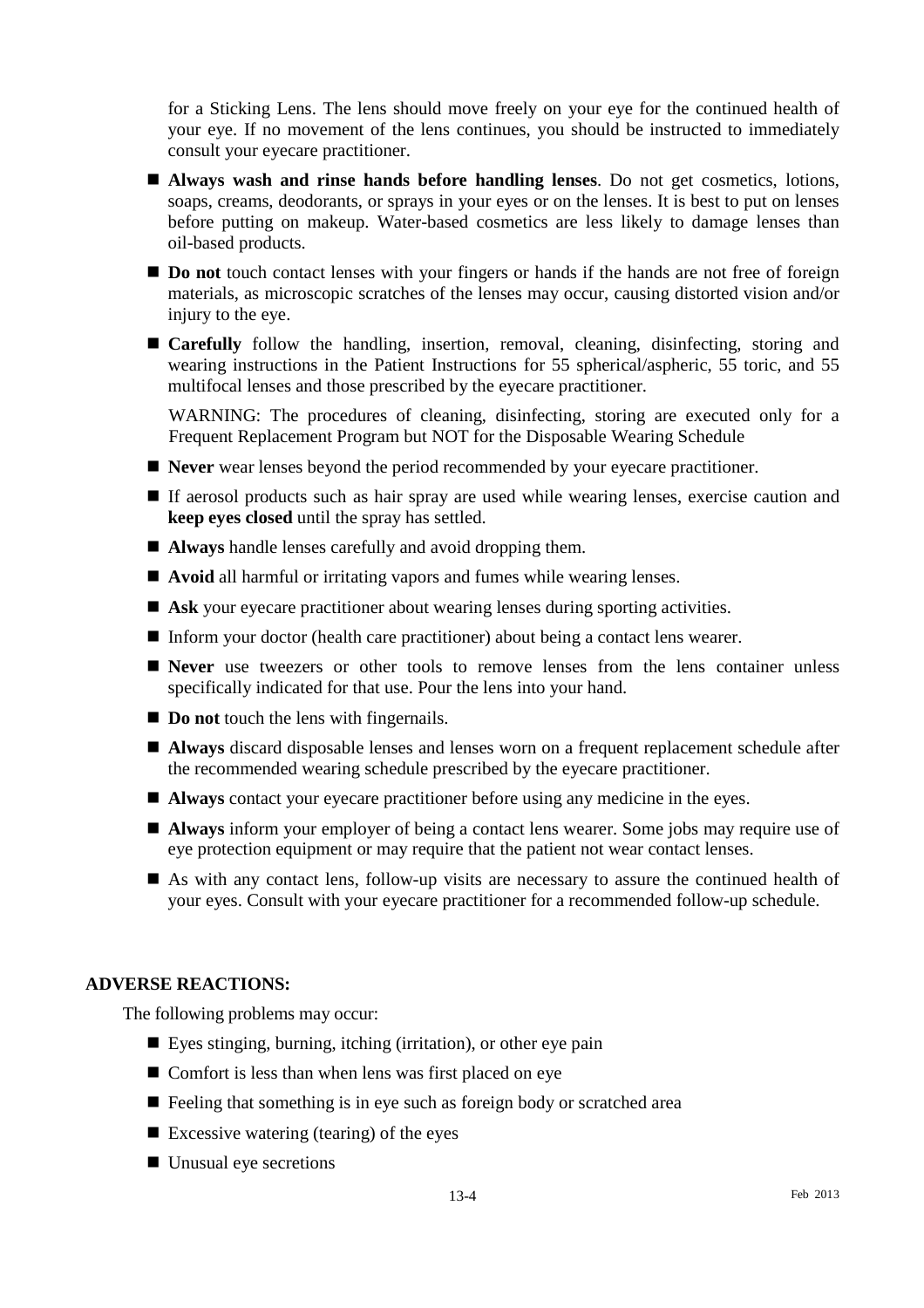- Redness of the eyes
- $\blacksquare$  Reduced sharpness of vision (poor visual acuity)
- Blurred vision, rainbows, or halos around objects
- Sensitivity to light (photophobia)
- **Dry eyes**

If you notice any of the above, you should:

- **Immediately remove lenses.**
- Disposable Wearing Schedule: If the discomfort or problem stops, discard the lens and replace it with a new sterile replacement contact lens. If the discomfort or problem persists, discard the lens and IMMEDIATELY consult the eye care professional. **DO NOT** place any contact lens on the affected eye until instructed to do so by the eye care professional.
- Frequent Replacement Wearing Schedule: If the discomfort or problem stops, then look closely at the lens. If the lens is in any way damaged, do not put the lens back on the eye. Place the lens in the storage case and contact the eyecare practitioner. If the lens has dirt, an eyelash, or other foreign body on it, or the problem stops and the lens appears undamaged, the patient should thoroughly clean, rinse, and disinfect the lenses; then reinsert them. After reinsertion, if the problem continues, the patient should immediately remove the lenses and consult the eyecare practitioner.

When any of the above problems occur, a serious condition such as infection, corneal ulcer, neovascularization, or iritis may be present. You should be instructed to keep lens off the eye and **seek immediate** professional identification of the problem and prompt treatment to avoid serious eye damage.

# **PERSONAL CLEANLINESS FOR LENS HANDLING:**

# **1. Preparing the Lens for Wearing:**

It is essential that you learn and use good hygienic methods in the care and handling of your new lenses. Cleanliness is the first and most important aspect of proper contact lens care. In particular, your hands should be clean and free of any foreign substances when you handle your lenses. The procedures are:

- Always wash your hands thoroughly with mild soap, rinse completely, and dry with a lint-free towel before touching your lenses.
- Avoid the use of soaps containing cold cream, lotion, or oily cosmetics before handling your lenses, since these substances may come into contact with the lenses and interfere with successful wearing.
- Handle your lenses with your fingertips, and be careful to avoid contact with fingernails. It is helpful to keep your fingernails short and smooth.

Start off correctly by getting into the habit of always using proper hygienic procedures so that they become automatic.

# **2. Handling the Lenses:**

- Develop the habit of always working with the same lens first to avoid mixups.
- **Remove the lens from its storage case and examine it to be sure that it is moist, clean,** clear and free of any nicks or tears.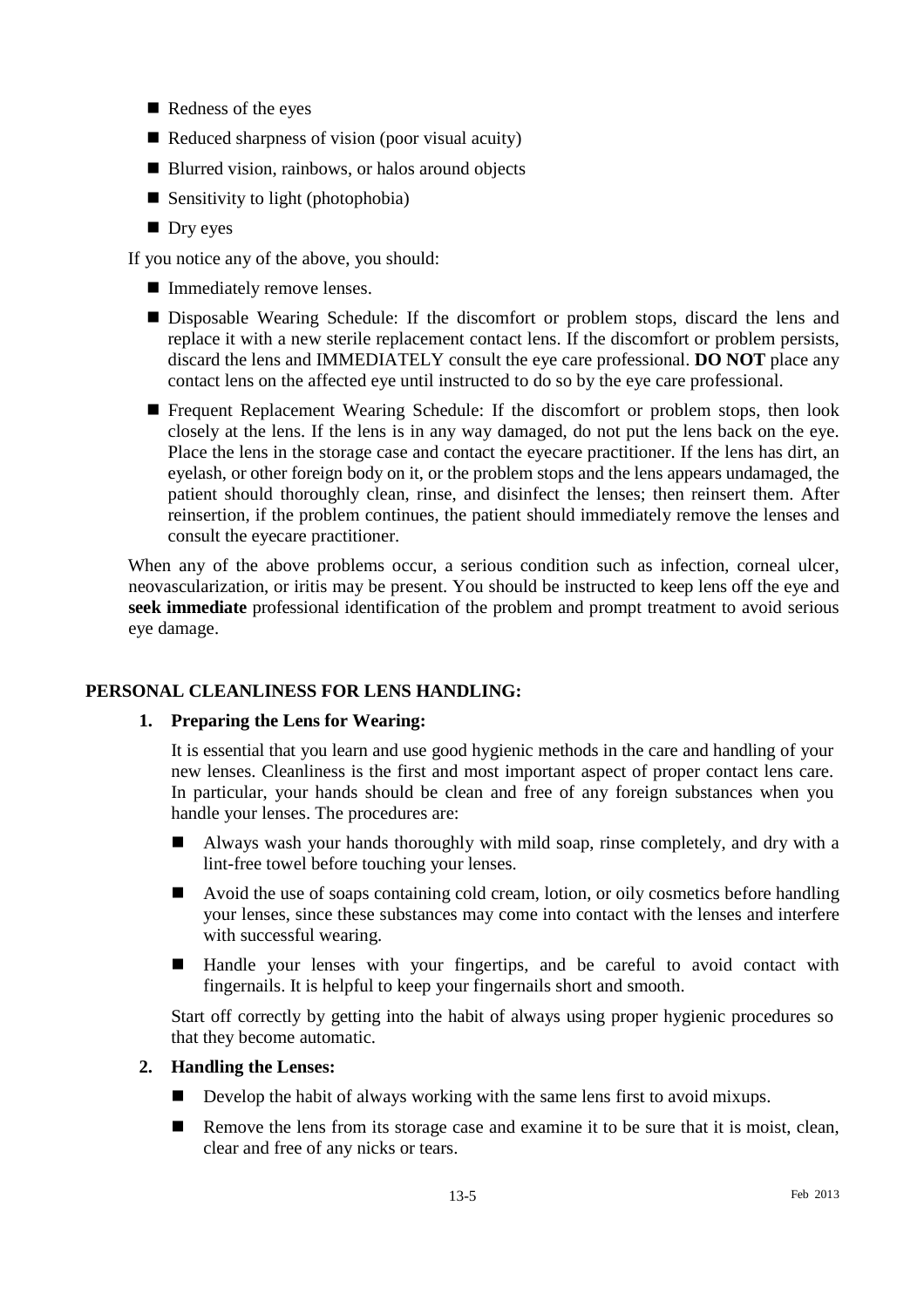# **3. Placing the Lens on the Eye:**

- Place the lens on the tip of your index finger, keeping the finger as dry as possible.
- Separate the lids by lowering the lower lid with the middle finger.
- Gaze upward forcing the upper lid to move upward, and place your lens gently against the lower portion of the exposed eye.
- Once placed, slide the lens upwards gently, and remove your index finger away from the eye.
- There are other methods of lens placement. If the above method is difficult for you, your eyecare practitioner will provide you with an alternative method.

**Note:** If after placement of the lens, your vision is blurred, check for the following:

- The lens is not centered on the eye (see "Centering the Lens," next in this booklet).
- If the lens is centered, remove the lens (see "Removing the Lens" section) and check for the following:
	- a. Cosmetics or oils on the lens. Clean, rinse, disinfect, and place on the eye again for frequent replacement wearing schedule. Discard the lens and replace it with a new sterile replacement contact lens for disposable wearing schedule.
	- b. The lens is on the wrong eye.
	- c. The lens is inside out (it would also not be as comfortable as normal).

If you find that your vision is still blurred after checking the above possibilities, remove both lenses and consult your eyecare practitioner.

# **4. Centering the Lens:**

Very rarely, a lens that is on the cornea will be displaced onto the white part of the eye during lens wear. This can also occur during placement and removal of the lenses if the correct techniques are not performed properly. To center a lens follow one of the procedures below:

- Place your index finger onto the lens and slide the lens toward the cornea.
- Alternately, place your finger against the closed lid and gently apply pressure on the eyelid in the direction you want the lens to go.

# **5. Removing the Lens:**

Always remove the same lens first.

- a. Wash, rinse, and dry your hands thoroughly.
- b. Gaze upward and place your index finger directly on the lens. Slide the lens downward, insert your thumb next to the index finger and gently pinch the lens directly off your eye.
- c. Remove the other lens by following the same procedure.
- d. Follow the required lens care procedures described under the heading, CARING FOR YOUR LENSES (CLEANING, RINSING, DISINFECTING, ENZYMING, STORAGE AND REWETTING/LUBRICATING)

**WARNING:** The procedures of cleaning, rinsing, disinfecting, enzyming, storing and rewetting/lubricating are executed only for a Frequent Replacement Program but NOT for the Disposable Wearing Schedule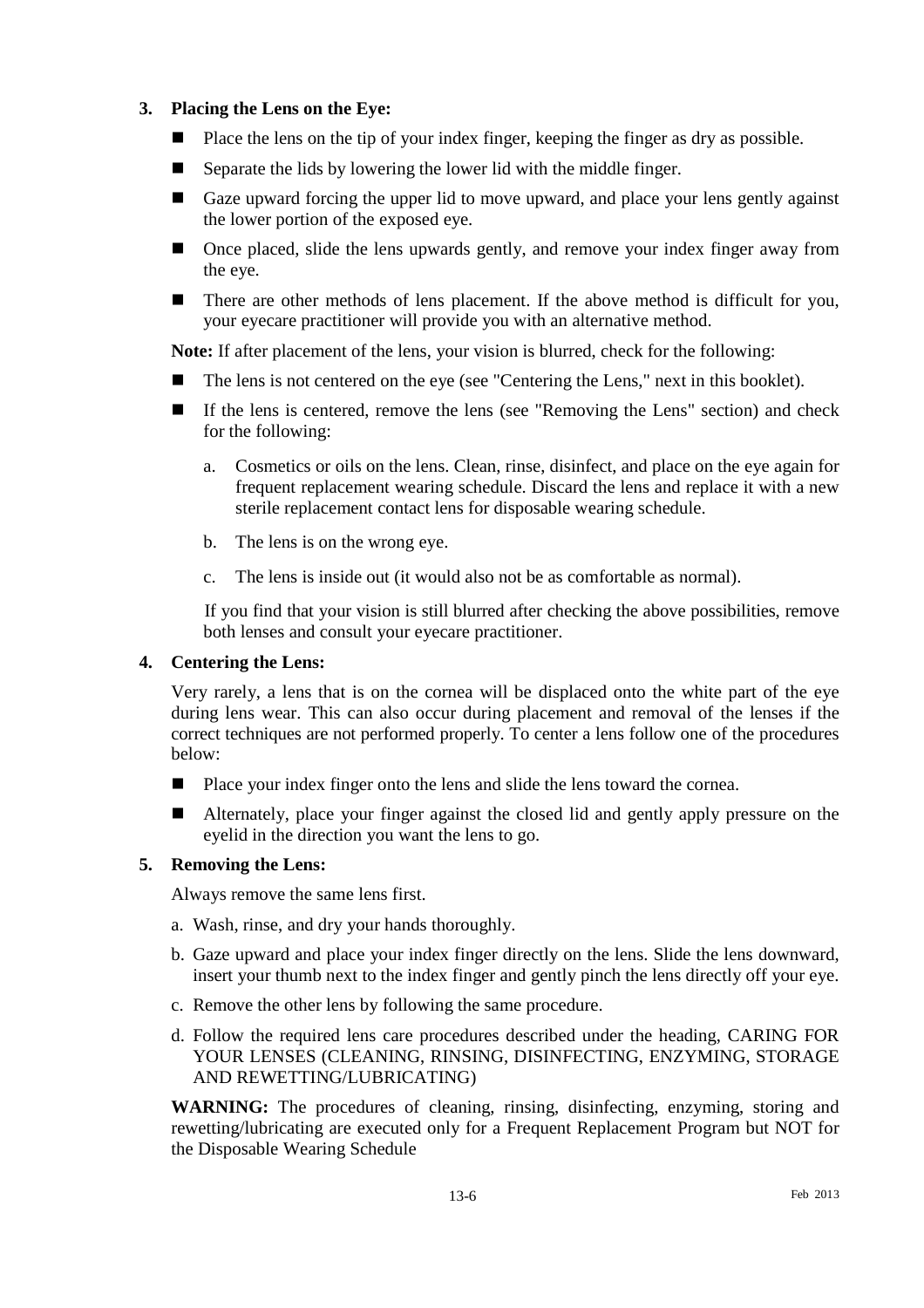Note: If this method of removing your lens is difficult for you, your eyecare practitioner will provide you with an alternative method.

# **CARING FOR YOUR LENSES (CLEANING, RINSING, DISINFECTING, ENZYMING, STORAGE AND REWETTING/LUBRICATING):**

**WARNING:** The procedures of cleaning, rinsing, disinfecting, enzyming, storing and rewetting/lubricating are executed only for a Frequent Replacement Program but NOT for the Disposable Wearing Schedule. This section is for Frequent Replacement Program only.

#### 1. **Basic Instructions:**

For continued safe and comfortable wearing of your lenses, it is important that you first clean and rinse, then disinfect and neutralize (for hydrogen peroxide systems) your lenses after each removal, using the care regimen recommended by your eyecare practitioner. Cleaning and rinsing are necessary to remove mucus, secretions, films, or deposits which may have accumulated during wearing. The ideal time to clean your lenses is immediately after removing them. Disinfecting is necessary to destroy harmful germs.

You should adhere to a recommended care regimen. Failure to follow the regimen may result in development of serious ocular complications as discussed in the WARNINGS section above.

If you require only vision correction, but will not or cannot adhere to a recommended care regimen for your lenses, or are unable to place and remove lenses or have someone else available to place and remove them, you should not attempt to get and wear contact lenses.

When you first get your lenses, be sure you have to put the lenses on and remove them while you are in your eyecare practitioner's office. At that time you will be provided with a recommended cleaning and disinfection regimen and instructions and warnings for lens care, handling, cleaning, and disinfection. Your eyecare practitioner should instruct you about appropriate and adequate procedures and products for your use, and provide you with a copy of the Patient Instructions for 55 Spherical/Aspheric, 55 Spherical/Aspheric Blue, 55 UV Spherical/Aspheric, 55 UV Spherical/Aspheric Blue, 55 UV Spherical/Aspheric Color, 55 Toric, 55 Toric Blue, 55 UV Toric, 55 UV Toric Blue, 55 Multifocal, 55 Multifocal Blue, 55 UV Multifocal and 55 UV Multifocal Blue (methafilcon A) Soft (Hydrophilic) Contact Lens.

For safe contact lens wear, you should know and always practice your lens care routine.

- Always wash, rinse, and dry hands before handling contact lenses.
- Always use fresh unexpired lens care solutions.
- Use the recommended system of lens care, either heat (thermal) or chemical (not heat) and carefully follow instructions on solution labeling. Different solutions cannot always be used together, and not all solutions are safe for use with all lenses. Do not alternate or mix lens care systems unless indicated on solution labeling.
- Always remove, clean, rinse, enzyme and disinfect your lenses according to the schedule prescribed by your eyecare practitioner. The use of an enzyme or any cleaning solution does not substitute for disinfection.
- Do not use saliva or anything other than the recommended solutions for lubricating or rewetting your lenses: Do not put lenses in your mouth.
- Never rinse your lenses in water from the tap. There are two reasons for this:
	- a. Tap water contains many impurities that can contaminate or damage your lenses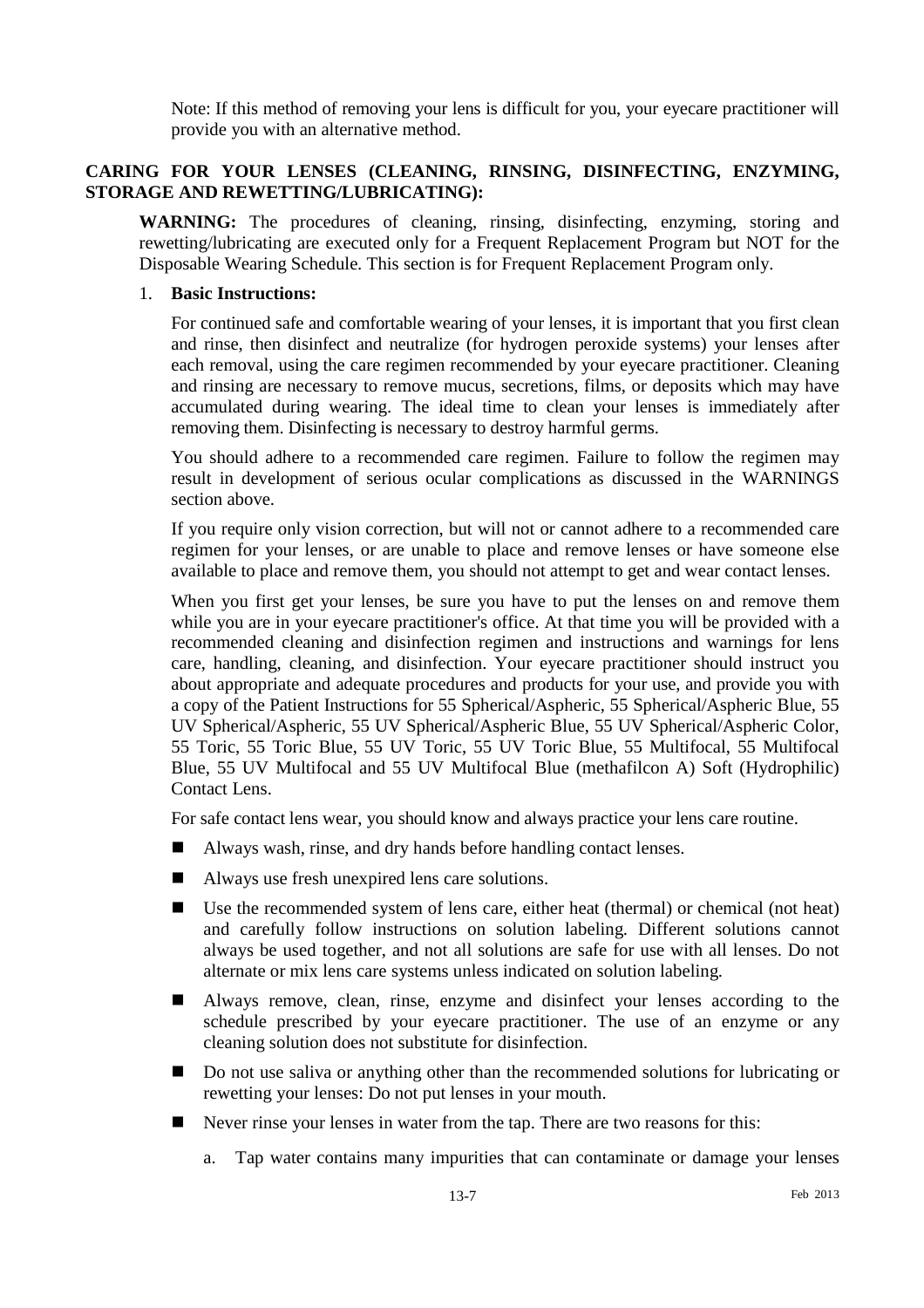and may lead to eye infection or injury.

- b. You might lose the lens down the drain.
- Your eyecare practitioner should recommend a care system that is appropriate for your 55 spherical/aspheric, 55 toric, and 55 multifocal lenses. Each lens care product contains specific directions for use and important safety information, which you should read and carefully follow.

Note: Some solutions may have more than one function, which will be indicated on the label. Read the label on the solution bottle, and follow instructions.

 Use only fresh multi-purpose (contact lens disinfecting) solution each time you soak (store) your lenses.

WARNING: Do not reuse or "top off" old solution left in your lens case since solution reuse reduces effective lens disinfection and could lead to severe infection, vision loss or blindness. Topping-Off" is the addition of fresh solution to solution that has been sitting your case.

Discard any remaining solution within the time period after opening recommended by the lens care manufacturers.

WARNING: Using your multi-purpose solution beyond the discard date could result in contamination of the solution and can lead to severe infection, vision loss or blindness.

- Clean one lens first (always the same lens first to avoid mixups), rinse the lens thoroughly with recommended saline or disinfecting solution to remove the cleaning solution, mucus, and film from the lens surface. Follow the instructions provided in the cleaning solution labeling. Put that lens into the correct chamber of the lens storage case. Then repeat the procedure for the second lens.
- After cleaning, disinfect lenses using the system recommended by your eyecare practitioner and/or the lens manufacturer. Follow the instructions provided in the disinfection solution labeling.

WARNING: Rub and rinse your lenses for the recommended amount of time to help prevent serious eye infections. Never use water, saline solution, or rewetting drops to disinfect your lenses. These solutions will not disinfect your lenses. Not using the recommended disinfectant can lead to severe infection, vision loss or blindness.

- To store lenses, disinfect and leave them in the closed/unopened case until ready to wear. If lenses are not to be used immediately following disinfection, you should consult the package insert or your eyecare practitioner for information on storage of your lenses.
- After removing your lenses from the lens case, empty and rinse the lens storage case with solution(s) recommended by the lens case manufacturer; then allow the lens case to air dry. When the case is used again, refill it with fresh storage solution. Replace lens case at regular intervals.
- Your eyecare practitioner may recommend a lubricating/rewetting solution for your use. Lubricating/Rewetting solutions can be used to wet (lubricate) your lenses while you are wearing them to make them more comfortable.
- Do not expose your contact lenses to water while you are wearing them.

WARNING: Water can harbor microorganisms that can lead to severe infection, vision loss or blindness. If your lenses have been submersed in water such as when swimming in pools, lakes, or oceans, you should discard them and replace them with a new pair. Ask your eye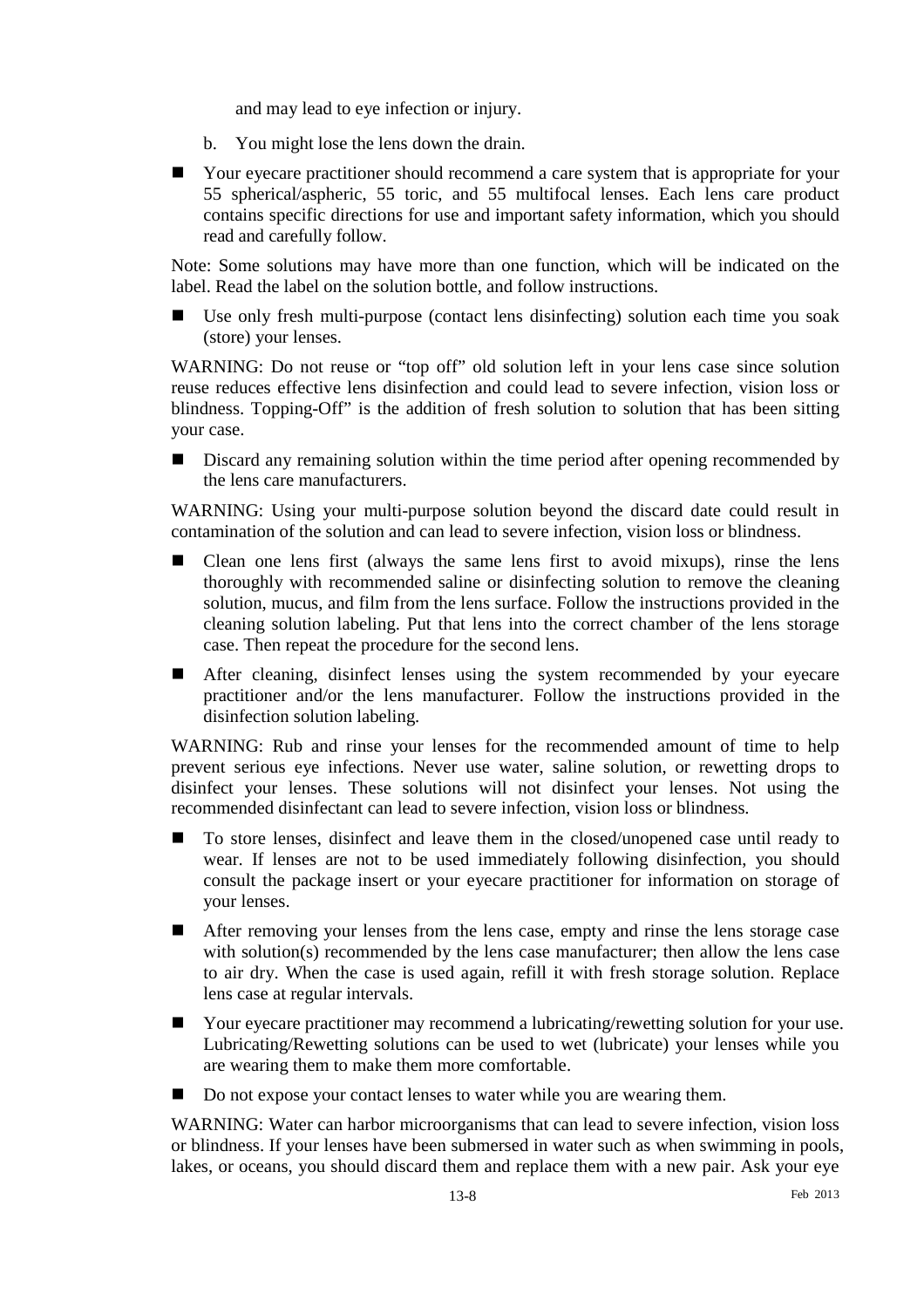care practitioner (professional) for recommendations about wearing your lenses during any activity involving water.

### **2. Care for a Sticking [Nonmoving] Lens:**

If the lens sticks (stops moving), the patient should be instructed to apply 1 to 2 drops of the recommended lubricating or rewetting solution directly to the eye and wait until the lens begins to move freely on the eye before removing it. If no movement of the lens continues after 5 minutes, the patient should immediately consult the eyecare practitioner.

### **3. Chemical (Not Heat) Disinfection:**

Clean the contact lenses with a recommended cleaning solution and thoroughly rinse them with a recommended rinsing solution.

- After cleaning, to disinfect, carefully follow the instructions accompanying the disinfecting solution in the care regimen recommended by the lens manufacturer or the eyecare practitioner.
- When using hydrogen peroxide lens care systems, lenses must be neutralized before wearing. Follow the recommendations on the hydrogen peroxide system labeling.
- Do not heat the disinfection solution and lenses.
- **Leave the lenses in the unopened storage case until ready to put on the eyes.**
- Caution: Lenses that are chemically disinfected may absorb ingredients from the disinfecting solution, which may be irritating to the eyes. A thorough rinse in fresh sterile saline solution prior to placement on the eye should reduce the potential for irritation.

#### **4. Lens Deposits and Use of Enzymatic Cleaning Procedure:**

Enzyme cleaning may be recommended by the eyecare practitioner. Enzyme cleaning removes protein deposits on the lens. These deposits cannot be removed with regular cleaners. Removing protein deposits is important for the well being of the patient's lenses and eyes. If these deposits are not removed, they can damage the lenses and cause irritation.

Enzyme cleaning does NOT replace routine cleaning and disinfecting. For enzyme cleaning, the patient should carefully follow the instructions in the enzymatic cleaning labeling.

#### **5. Lens Case Cleaning and Maintenance:**

Contact lens cases can be a source of bacterial growth. Lens cases should be emptied, cleaned, rinsed with solutions recommended by the lens case manufacturer, and allowed to air dry. Lens cases should be replaced at regular intervals as recommended by the lens case manufacturer or the eyecare practitioner.

WARNING: Do not store your lenses or rinse your lens case with water or any non-sterile solution. Only use fresh multi-purpose solution (or sterile saline solution) so you do not contaminate your lenses or lens case. Use of non-sterile solution can lead to severe infection, vision loss or blindness.

#### **6. Care for a Dehydrated Lens:**

If a soft, hydrophilic contact lens is exposed to air while off the eye, it may become dry and brittle and need to be rehydrated. If the lens is adhering to a surface, apply sterile saline before handling.

To rehydrate the lens:

■ Handle the lens carefully.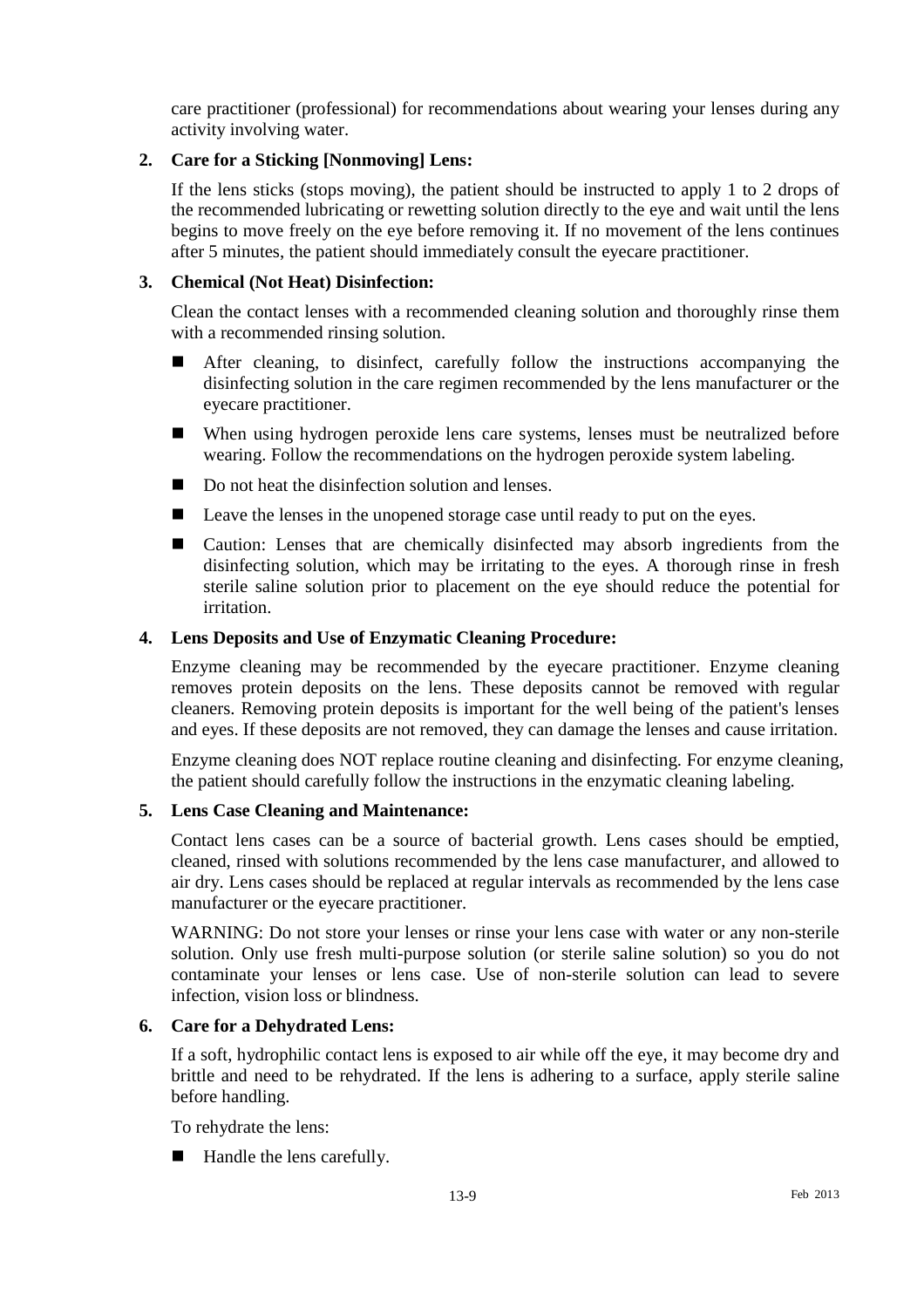- Place the lens in its storage case and soak the lens in a recommended rinsing and storing solution for at least 1 hour until it returns to a soft state.
- Clean lens first, then disinfect the rehydrated lens using a recommended lens care system.
- If after soaking, the lens does not become soft, if the surface remains dry, DO NOT USE THE LENS UNLESS IT HAS BEEN EXAMINED BY YOUR EYECARE PRACTITIONER.
- **7. Emergencies:**

If chemicals of any kind (household products, gardening solutions, laboratory chemicals, etc.) are splashed into the eyes, you should: FLUSH EYES IMMEDIATELY WITH TAP WATER AND IMMEDIATELY CONTACT THE EYECARE PRACTITIONER OR VISIT A HOSPITAL EMERGENCY ROOM WITHOUT DELAY.

#### **INSTRUCTIONS FOR THE MULTIFOCAL WEARER**

- You should be aware that as with any type of lens correction, there are advantages and compromises to multifocal contact lens correction. The benefit of clear near vision in straight ahead and upward gaze that is available with multifocal may be accompanied by a vision compromise that may reduce your visual acuity and depth perception for distance and near tasks. Some patients have experienced difficulty adapting to it. Symptoms, such as mild blurred vision, dizziness, headaches and a feeling of slight imbalance, may last for a brief minute or for several weeks as adaptation takes place. The longer these symptoms persist, the poorer your prognosis for successful adaptation. You should avoid visually demanding situations during the initial adaptation period. It is recommended that you first wear these contact lenses in familiar situations, which are not visually demanding. For example, it might be better to be a passenger rather than a driver of an automobile during the first few days of lens wear. It is recommended that you only drive with multifocal correction if you pass your state drivers license requirements with monovision correction.
- For presbyopia patients, it may hard to achieve very fine vision at both near and distance conditions. Auxiliary glasses are sometimes needed for extremely small print.
- The lenses will "meet most visual needs most of the time" and some patients cannot be fit successfully with presbyopic (multifocal or monovision) contact lenses.
- It may take many weeks adaptation. A follow-up visit should be scheduled about 1 week after dispensing each refit
- It may take more time to achieve a fit and acceptable vision by exchanging lenses. Because of the longer, more difficult adaptation period, it is important that the patient is motivated
- It is more difficult to achieve fine vision when your cylinder is greater than  $1.00D$ .
- When compared to spectacles, blur vision may happen.
- For some special conditions (distance or light), the vision may not be so clear.
- **Presbyopia** is a condition where with age, the dry eye feeling may occur more often than before. You should take care of their eyes particularly.
- It is important that you follow your eyecare practitioner's suggestions for adaptation to multifocal contact lens correction. You should discuss any concerns that you may have during and after the adaptation period.
- $\blacksquare$  The decision to be fit with a multifocal correction is most appropriately left to the eyecare practitioner in conjunction with you, after carefully considering and discussing your needs.<br><sup>13-10</sup>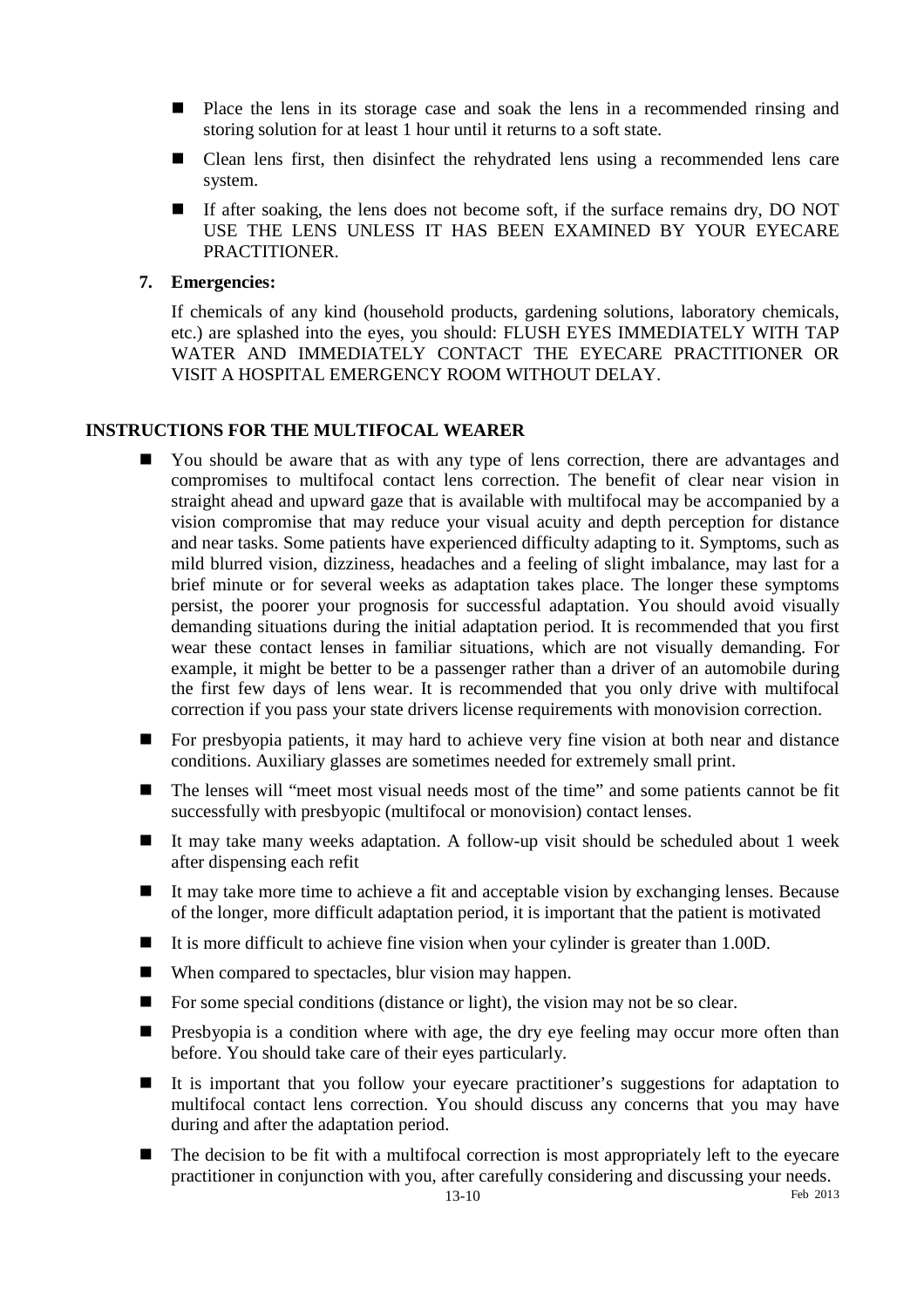### **INSTRUCTIONS FOR THE MONOVISION WEARER:**

- You should be aware that as with any type of lens correction, there are advantages and compromises to monovision contact lens therapy. The benefit of clear near vision in straight ahead and upward gaze that is available with monovision may be accompanied by a vision compromise that may reduce your visual acuity and depth perception for distance and near tasks. Some patients have experienced difficulty adapting to it. Symptoms, such as mild blurred vision, dizziness, headaches and a feeling of slight imbalance, may last for a brief minute or for several weeks as adaptation takes place. The longer these symptoms persist, the poorer your prognosis for successful adaptation. You should avoid visually demanding situations during the initial adaptation period. It is recommended that you first wear these contact lenses in familiar situations, which are not visually demanding. For example, it might be better to be a passenger rather than a driver of an automobile during the first few days of lens wear. It is recommended that you only drive with monovision correction if you pass your state drivers license requirements with monovision correction.
- Some monovision patients will never be fully comfortable functioning under low levels of illumination, such as driving at night. If this happens, you may want to discuss with your eyecare practitioner having additional contact lenses prescribed so that both eyes are corrected for distance when sharp distance binocular vision is required.

If you require very sharp near vision during prolonged close work, you may want to have additional contact lenses prescribed so that both eyes are corrected for near when sharp near binocular vision is required.

- Some monovision patients require supplemental spectacles to wear over the monovision correction to provide the clearest vision for critical tasks. You should discuss this with your eyecare practitioner.
- It is important that you follow your eyecare practitioner's suggestions for adaptation to monovision contact lens therapy. You should discuss any concerns that you may have during and after the adaptation period.
- $\blacksquare$  The decision to be fit with a monovision correction is most appropriately left to the eyecare practitioner in conjunction with you, after carefully considering and discussing your needs.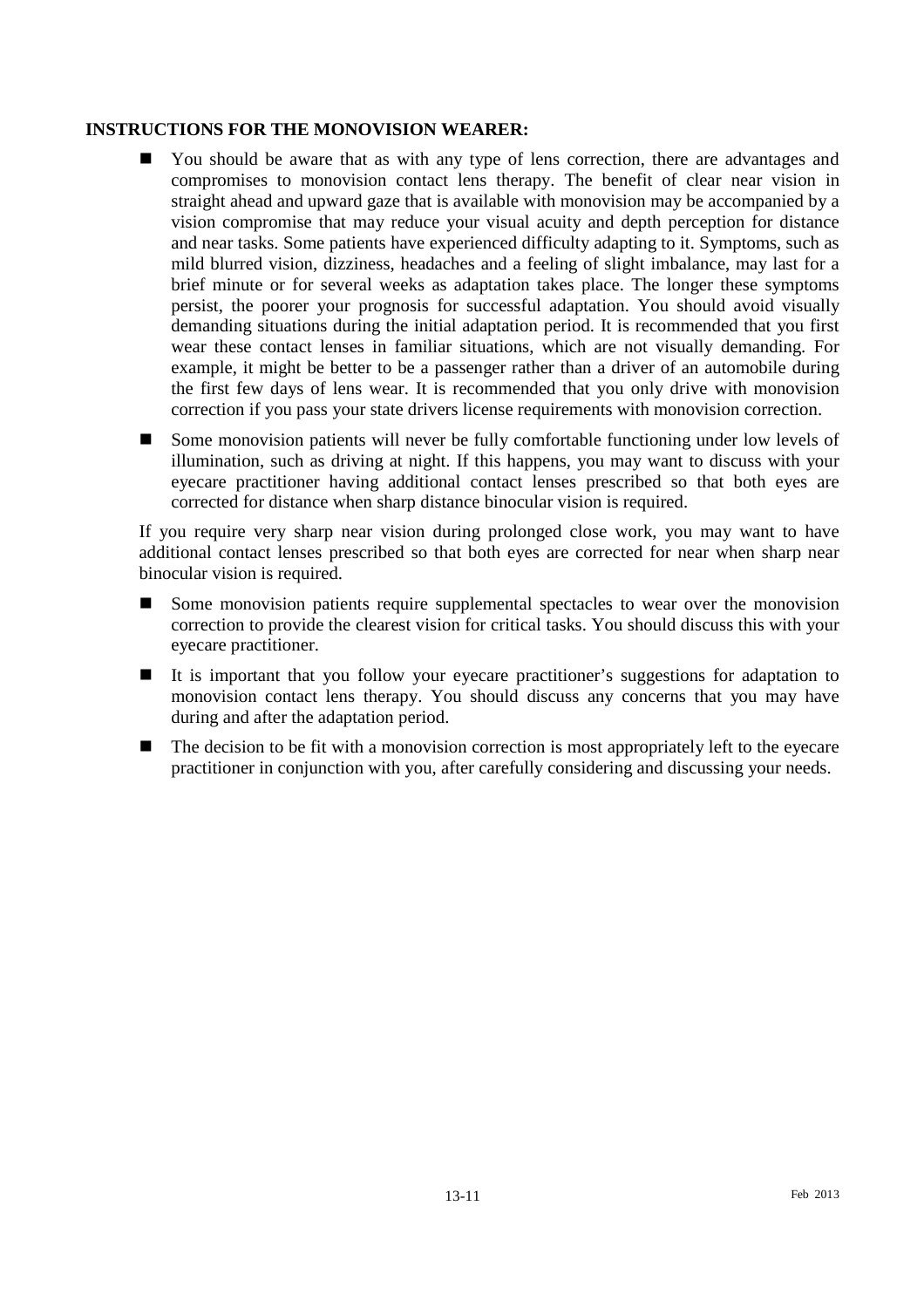# **WEARING AND APPOINTMENT SCHEDULES:**

Prescribed Wearing Scheduled (to be filled in by your eyecare practitioner)

| Day             | <b>Wearing Time (Hours)</b> |
|-----------------|-----------------------------|
|                 |                             |
| $\overline{2}$  |                             |
| $\overline{3}$  |                             |
|                 |                             |
| $\frac{4}{5}$   |                             |
| $\underline{6}$ |                             |
| $\overline{1}$  |                             |
| 8               |                             |
| 9               |                             |
| 10              |                             |
| 11              |                             |
| 12              |                             |
| 13              |                             |
| 14              |                             |
|                 |                             |

Appointment Schedule

Your appointments are on:

Month Year Time Day 

Minimum number of hours that your lenses should be worn at the time of your appointment:

#### **PATIENT/EYECARE PRACTITIONER INFORMATION:**

Eyecare Practitioner's Name:

Address:

 $\overline{a}$  $\overline{a}$  l l

Telephone Number:

Recommended Lens Care Regimen:

IMPORTANT: In the event that you experience any difficulty wearing your lenses or you do not understand the instructions given you, DO NOT WAIT for your next appointment. TELEPHONE YOUR EYECARE PRACTITIONER IMMEDIATELY.

 $\overline{a}$